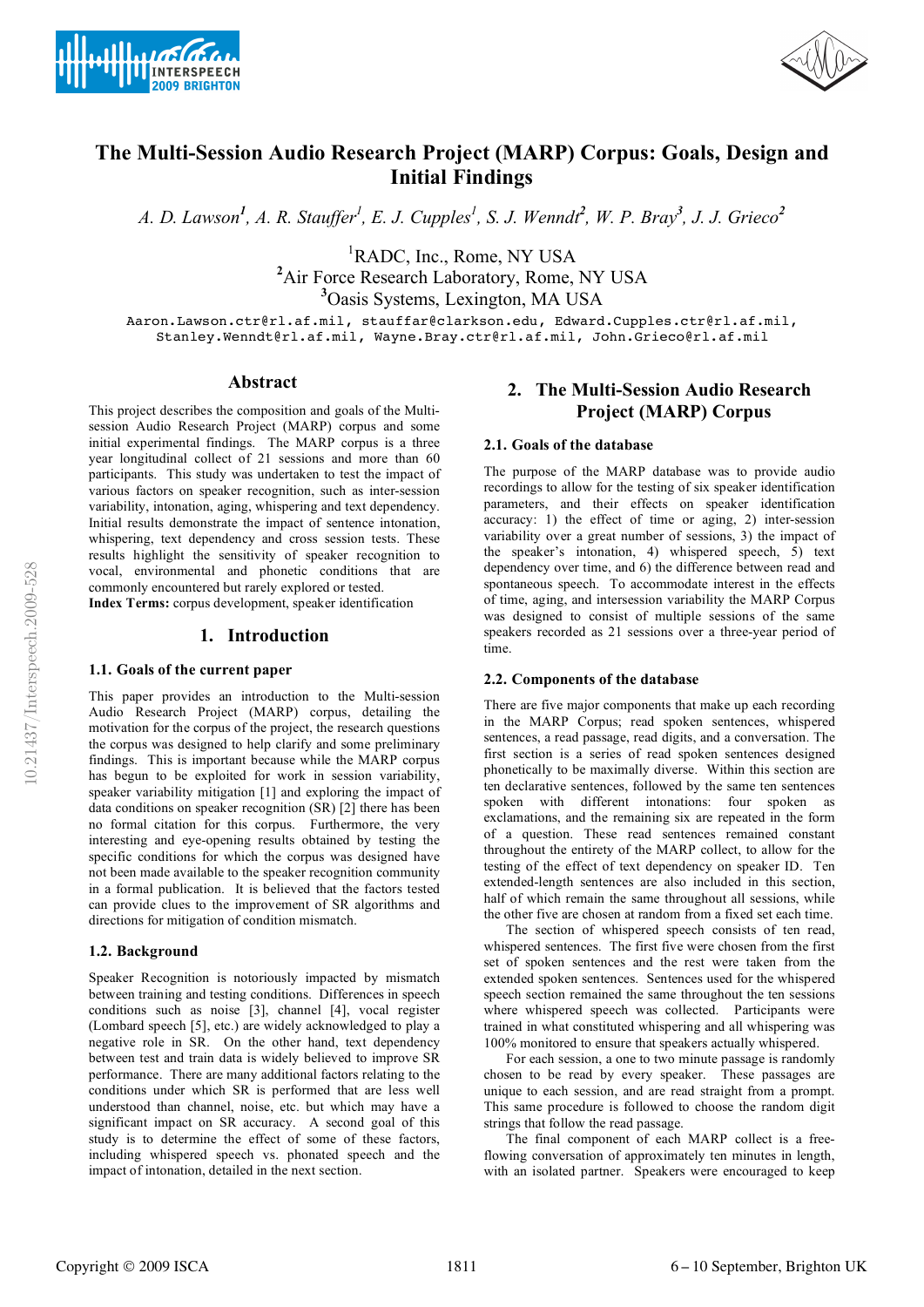participation equal on both sides of the conversation. Speakers were also given suggested conversation topics and a monitor ensured that the dialogue filled the entire allotted time. Session partners remained constant throughout the three years. A total of 1,080 conversational sides were collected.

All sessions were recorded in an anechoic chamber using high quality microphones. In total 540 sessions were completed. Audio was recorded at 24 bit resolution and sampled at 48000 Hz in pcm format, digitized using a Edirol FA101 firewire capture. For SR experiments audio was converted to 16 bit, 8000 Hz pcm.

## **3. The Speaker ID System**

The Gaussian Mixture Model (GMM) and Universal Background Model (UBM) approach, developed by Reynolds [6], is used as the basis for speaker recognition in this study. In our implementation the front-end feature processing consists of mel-weighted and delta cepstra generated from a frame size of 20ms with 50% overlap. During recognition, the likelihood of the test speech is computed for each of the GMMs produced during training. Only 5 mixtures are used for the calculation of the likelihood of a particular speaker's GMM model, and the five mixtures are chosen from the most probable mixtures in the UBM. This study does not focus specifically on the accuracy of a given speaker recognition system in order to compare or improve algorithms, rather the goal is to demonstrate the effect of the experimental conditions on a very common approach to speaker recognition.

## **4. Experiments**

Each experiment involved 37 speakers who occurred in all the sessions tested. The GMM-UBM system was trained with 128 mixtures because this configuration performed optimally in calibration experiments, probably due to the small size of the training and test data. Each model was trained on approximately 8 seconds of audio and adapted to a UBM built from a similarly-recorded database, TIMIT. Cepstral Means Subtraction and silence removal were not employed because it was found to decrease accuracy in these experiments. All tests were scored using a forced decision/closed set approach where the #1 top ranked model must match the true speaker to be considered correct, all other results were marked as error.

## **5. Cross-Session Experimental Setup**

The first condition examined whether speaker recognition accuracy was affected by testing across sessions. Data consisted of five separate sessions spread over a year: months 3, 7, 8, 9 and 12. Test and train data consisted of phonetically non-identical sentences, i.e. text independent. Models for each speaker were trained on six of the "short sentences", approximately 8 seconds of speech in total. This was tested on four sentences, each averaging about 1.4 seconds in length. Every session was tested against every other session and results were obtained by comparing cross-session results to insession results.

#### **5.1. Intonation Experimental Setup**

All intonation tests where performed in-session. Intonation data consisted of interrogative and exclamatory sentences. To avoid expected participant error in producing these utterances each subject was trained to understand what intonation was expected. Each sentence was also accompanied by an auditory prompt of the sentence spoken with the target intonation. Training data was approx. 8 seconds/6 sentences per model. Test data consisted of 4 sentences per speaker, two interrogative and two exclamatory for intonation testing and four declarative sentences or the reverse condition.

#### **5.2. Whispered Speech Experimental Setup**

Pilot training showed that some participants were not aware of how to whisper. To counter this all participants were thoroughly trained as to what was meant by "whispering" and an observer listened in on all recordings to insure that subjects were whispering. When whispered data was not produced subjects were asked to repeat the sentence. Each session produced 6 whispered sentences. Test and train data was all in-session, with no text dependency between sets. Two conditions were tested: phonated models on whispered test and whispered models on phonated test. Whispered on whispered could not be tested at this time due to insufficient in-session, non-text dependent data. This has been remedied by increasing the number of whispered sentences in later sessions.

#### **5.3. Text Dependency**

Training data consisted of four sentences each (2, 3, 7, 9) from four sessions. Test data consisted of sentence 2 (from sessions not included in train) plus three other sentences that were phonetically distinct from the training data. In this part of the study two questions were addressed. The first is rather simple: How much does text dependency (phonetic identity between test and train) improve SID performance, if at all? This set up is depicted in figure 1:

| Speaker 1                                                   |                                  |  |  |  |  |
|-------------------------------------------------------------|----------------------------------|--|--|--|--|
| Same Speaker/Same Text as                                   | Test File 1                      |  |  |  |  |
| Same Speaker/Different Text as                              | Test File 2                      |  |  |  |  |
| Same Speaker/Different Text as                              | Test File 3                      |  |  |  |  |
| Same Speaker/Different Text as                              | Test File 4                      |  |  |  |  |
| Speaker 2                                                   |                                  |  |  |  |  |
| Same Speaker/Same Text as<br>Different Speaker/Same Text as | Test File 5<br>Test File 1, etc. |  |  |  |  |
|                                                             |                                  |  |  |  |  |

#### Figure 1: *Text Dependent Test Set up*

The second is more complex: to determine whether a speaker recognition system could be tripped up by matching phonetic content.

| Speaker 1 |                                                             |                                  |  |  |  |  |
|-----------|-------------------------------------------------------------|----------------------------------|--|--|--|--|
| ModeH     | Same Sneaker/Same Text as                                   | Test File 1                      |  |  |  |  |
| Model 2   | Same Speaker/Different Text as                              | Test File 2                      |  |  |  |  |
| Model 3   | Same Speaker/Different Text as                              | Test File 3                      |  |  |  |  |
| Model 4   | Same Speaker/Different Text as                              | Test File 4                      |  |  |  |  |
| Speaker 2 |                                                             |                                  |  |  |  |  |
| Model 1   | Same Speaker/Same Text as<br>Different Speaker/Same Text as | Test File 5<br>Test File 1, etc. |  |  |  |  |

#### Figure 2: *Text Dependent Model Removed for Current Target Only*

This set up verifies if the SR system identifies the wrong speaker uttering a matching sentence over the correct speaker saying a different sentence; i.e. do speaker characteristics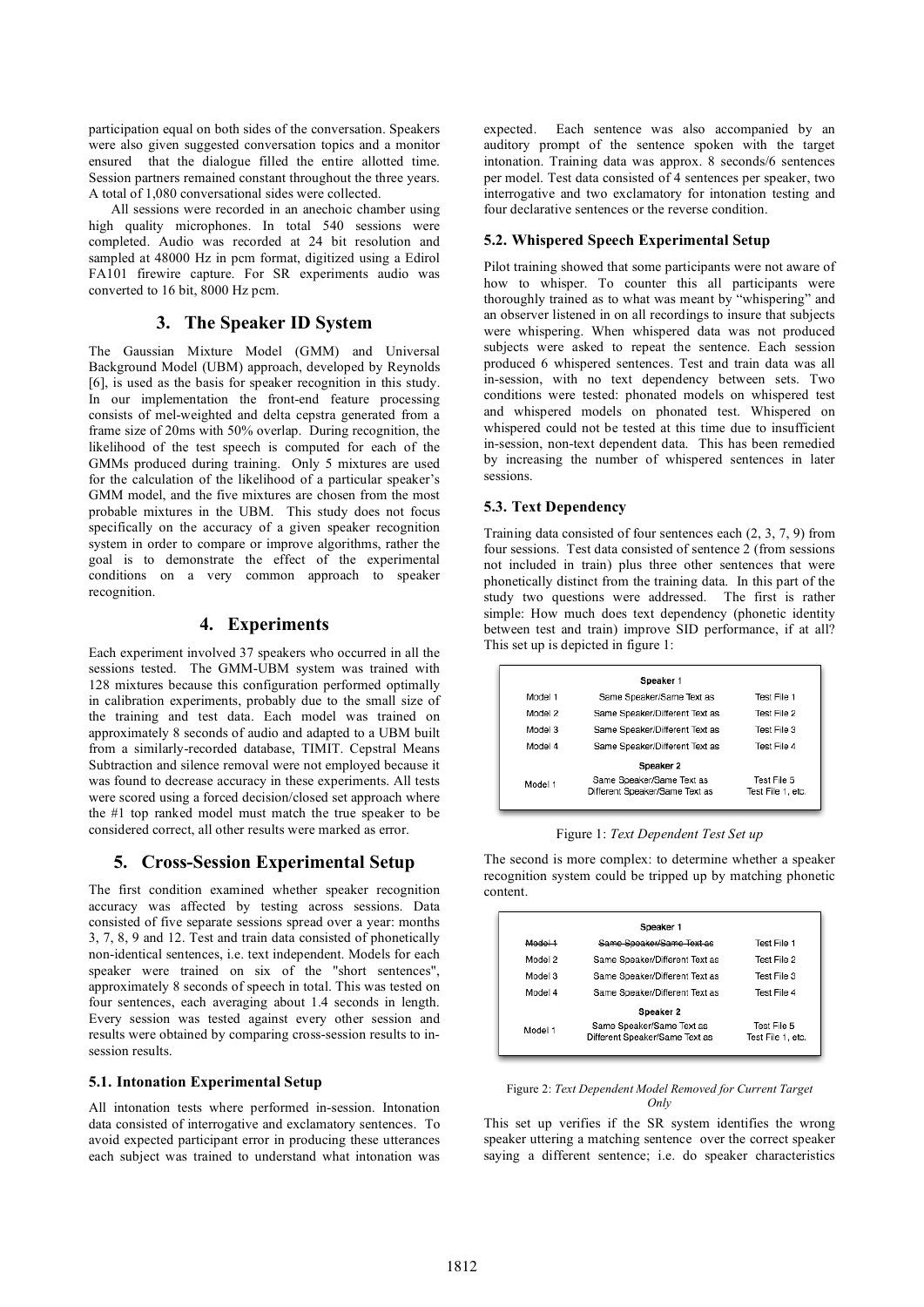trump phonetic content, or vice versa? For this scenario, the text dependent model (made from sentence 2) is removed for the target speaker, but left in for all other speakers, to determine if the top scoring model would come from the target speaker (ignoring textual identity for speaker identity, or if another speaker's model would win (choosing textual identity over speaker characteristics). This setup is depicted in figure 2.

## **6. Results**

#### **6.1. Cross-Session Impact**

Cross-session tests revealed a very strong trend. As one can see in table 1, in-session tests averaged 3.11% error, crosssession tests averaged 20.2% error, a total difference of 17% more error in cross-session over same-session tests.



#### **6.2. Impact of Intonation**

Cross-intonation tests showed an average increase in error of 9.7% over the baseline matched condition tests. Exclamatory/interrogative intonation train on declarative test had an average error of 10.1%. The Declarative intonation train set on exclamatory/interrogative intonation test had higher error, averaging 12.8%. As one can see in table 2 the impact of intonation was common across all sessions tested.





**6.3. Impact of Whispering vs. Normal Phonation**

In table 3 one can see that whispering has a dramatic impact on speaker recognition performance, with an average error rate of 84.3%. This effect was as strong whether one trained on whispered speech and tested on phonated or vice versa.

Table 3. *Whispered speech*

|                             | Error Rate |
|-----------------------------|------------|
| Whispered Train on Phonated | 82.3%      |
| Phonated Train on Whispered | 86.3%      |
| Average                     | 84 3%      |

## **6.4. Impact of Text Dependency**

In "text-dependent" tests there was 0% error, despite the fact that these tests were all run in cross-session set-up, which resulted in over 20% error with text independent data (see 5.1). In every single case the model chosen matched the text of the test clip, even though there were three other models for that speaker.

Table 4. *Text dependency*

| <b>Matched Text</b><br><b>Dependency</b><br>(% Error) | <b>Top Model</b><br>$S$ entence =<br><b>Test</b> | <b>Matched</b><br><b>Sentence</b><br><b>Removed</b> | <b>Top Model</b><br>$\text{Sentence} =$<br><b>Test</b> |
|-------------------------------------------------------|--------------------------------------------------|-----------------------------------------------------|--------------------------------------------------------|
|                                                       | <b>Sentence</b>                                  | (% Error)                                           | <b>Sentence</b>                                        |
| $0\%$                                                 | $100\%$                                          | 91.9%                                               | 91.9%                                                  |

When the "reverse text dependent" scenario (all other speakers had models whose text matched the test clip text except the current target speaker) was tested, error jumped to 91.9%, as can be seen in table 4. Every time the wrong speaker model won that model's training text matched the test clip's text.

## **7. Discussions/Conclusions**

#### **7.1. Cross-session**

Even in an anechoic chamber with identical microphones and consistent conditions inter-session results show much higher error than same session. It is unclear why this condition had such an impact, since the usual compromising conditions impacting SR, channel, noise, signal degradation, etc. were not in play. This can only be the result of differences in the speakers' voices, a natural "micro register" variation. Seasonal effects were tested and they did not play a role. These results spurred significant follow up research into the nature of intersession variability with the goal of identifying its correlates for mitigation [1]. Clearly if the root causes of the discrepancy can be identified and accounted for SR's reliability across time can be greatly improved.

#### **7.2. Intonation**

A second conclusion was that differences in intonation patterns do have a significant effect on SR. This points to role of alterations in the formant structure caused by changes in F0 as potential factors in SID accuracy, as both intonations in English tend to raise F0 and change prosody. Sentences spoken with exclamatory intonation tend to have greater energy due to their emphatic nature. As one can see in figure 3, as pitch changes the resonance bands and formants of the vowel change throughout the spectrum. An increase in F0 induces a corresponding increase in the distance between resonance bands, a rise in frequency of F2 and F3 and a reduction in the bandwidth of the resonance bands and an increase in the bandwidth of the formants.